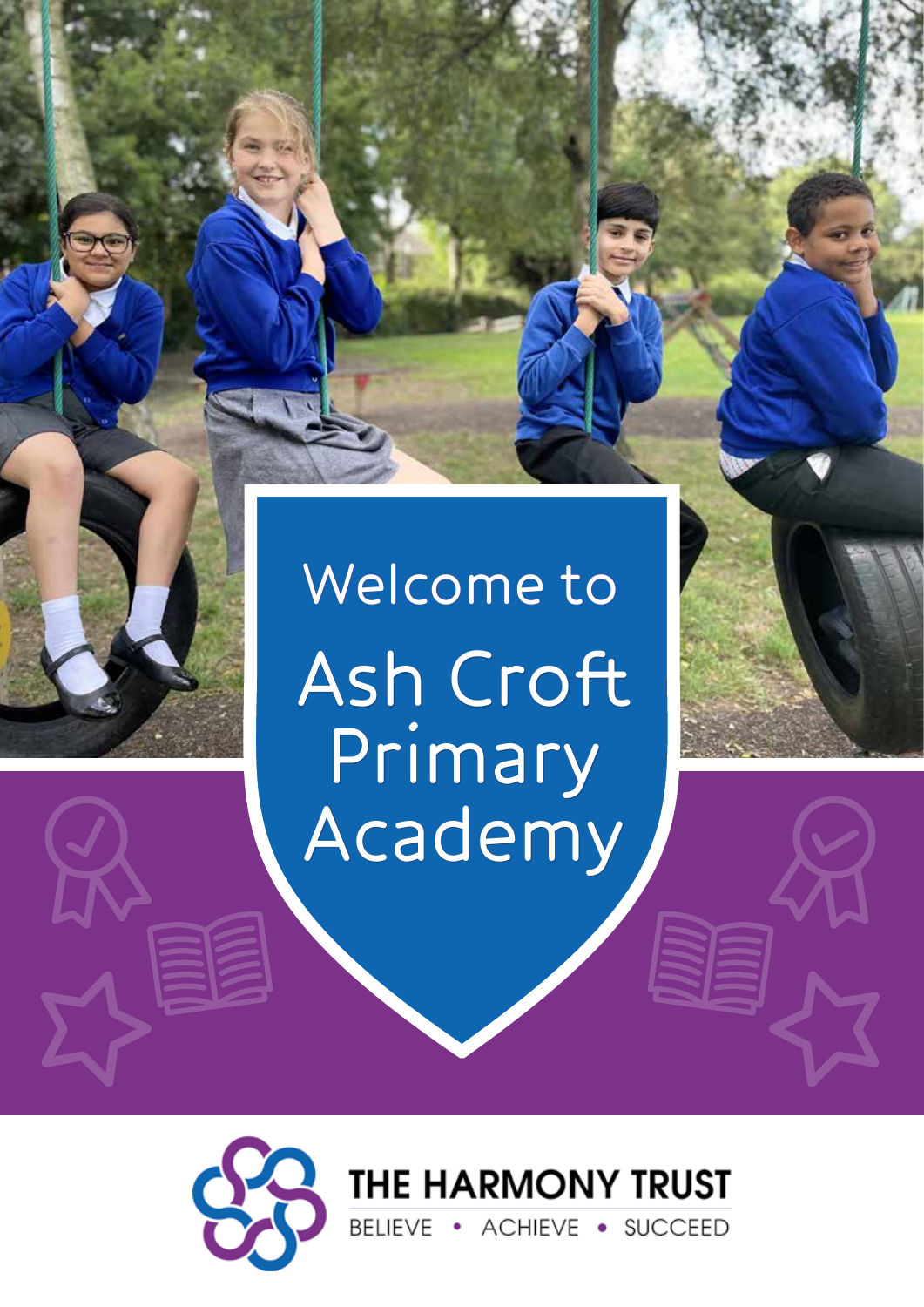### Welcome to Ash Croft Primary Academy

**Our families are at the heart of Ash Croft. We are committed to helping every child achieve their full potential and know they are a valued member of our Ash Croft family.**

Our Academy offers a friendly, caring and nurturing environment for your children to flourish. Success is celebrated and children are encouraged to reflect and challenge one another to make continuous improvements. We see each child as an individual who is discovering their abilities and we are dedicated to inspiring them to develop as successful learners.

We encourage mutual respect, support and collaboration between all adults and children, both within the academy and the wider community and the highest expectation of behaviour is expected at all times.

We believe through our guidance, nurturing and parental partnership, we provide the platform and skills needed for your children to be successful learners in their current and next stage of learning and to succeed in their future life. Our pupils leave as happy, confident and successful children ready to continue their learning journey.

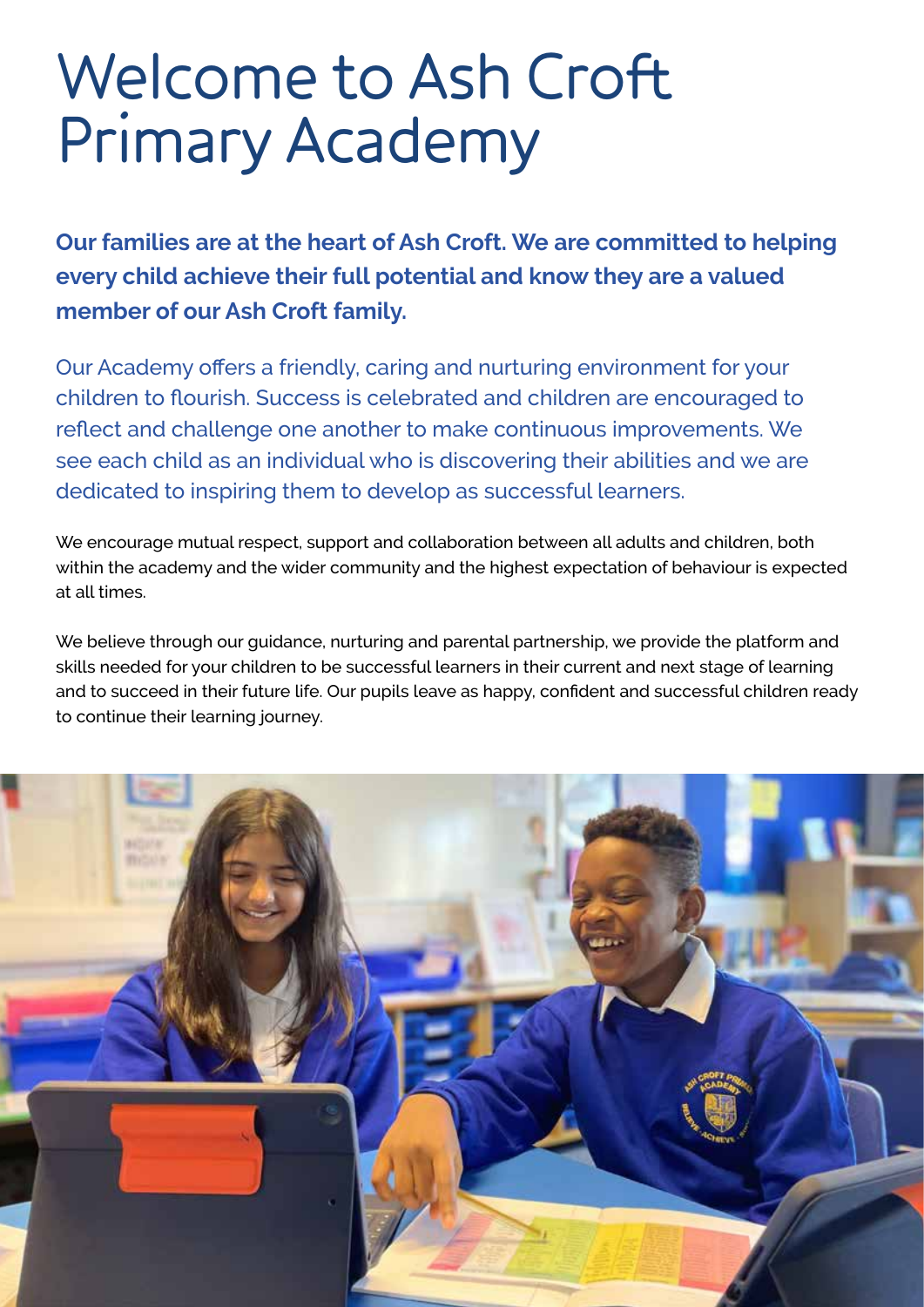# Our Principal

**I am delighted to be the principal of Ash Croft Primary Academy. I am very passionate about educational excellence and you and your children will get my full commitment to get the very best learning experiences.** 

**I will strive to give your children that spark, that knowledge and that determination to achieve their dreams. At Ash Croft, we are one big family on a life long journey of learning.** 

**We welcome any new families to join our wonderful Academy and experience everything that Ash Croft has to offer which makes it a great place to learn.**



**"My children absolutely loved being at Ashcroft. They would have been overwhelmed at a bigger school but Ashcroft is perfect for their needs. The rapport I have built with teachers is reassuring as I know they take the time to listen to me and any concerns I may have."**

**Parent**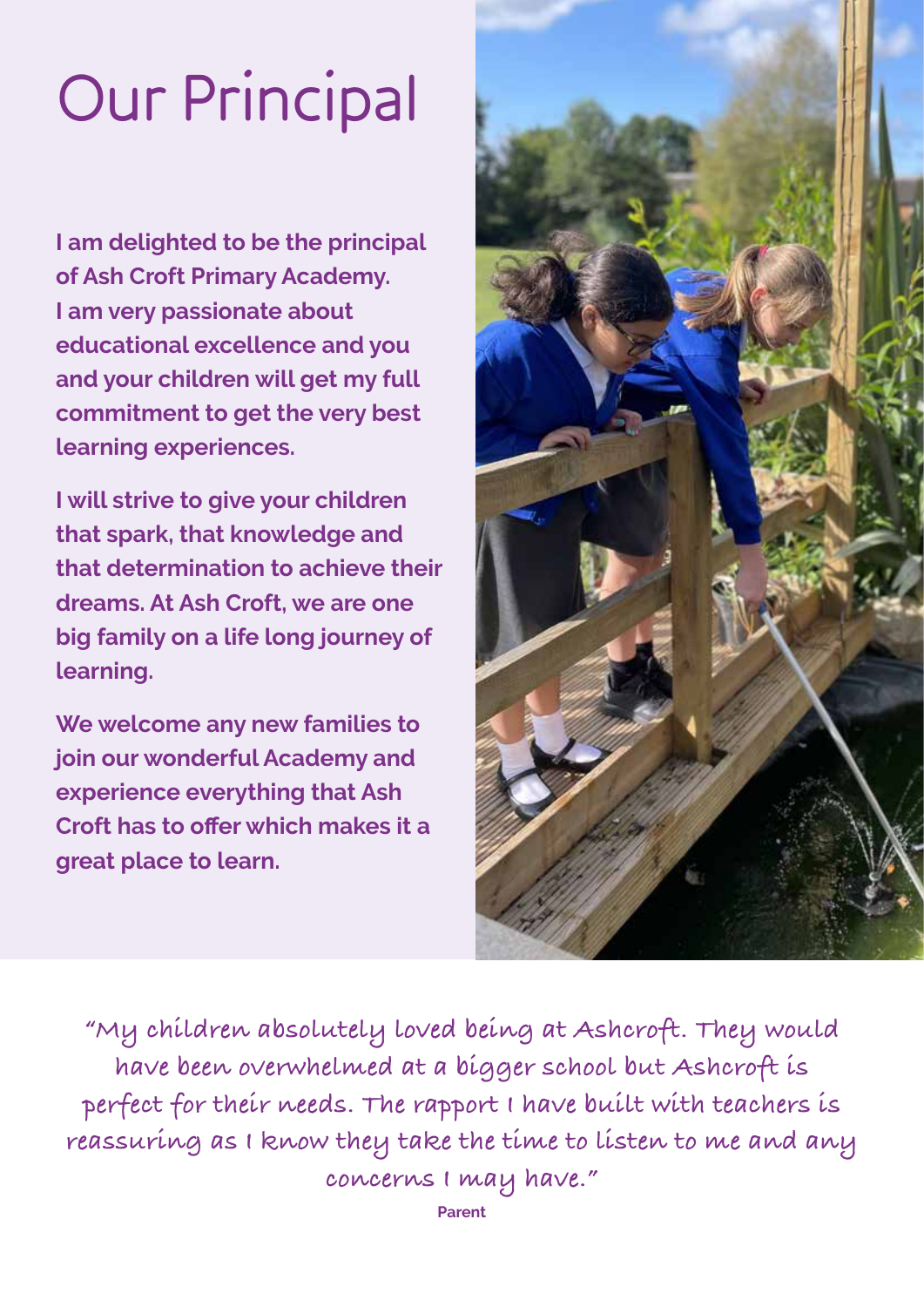## Our ACE Curriculum

#### **We aim to provide an excellent education for our children, which develops the highest possible standards.**

We have an ACE curriculum at Ash Croft Primary Academy. Everything children do in our academy is part of this curriculum. The total learning experience is designed to maximise achievement within the National Curriculum and develop skills, attitudes and attainment in the widest sense.

### A – Aspiration C – Communication E – Experience



#### **Through our ACE Curriculum we aim to:**

- **• Provide pupil with academic excellence.**
- **• Provide children with opportunities to engage with the world beyond Sinfin.**
- **• Ensure reading is a priority as we see this as the cornerstone for all learning.**
- **• Ensure our children have mathematical fluency and confidence in numeracy.**
- **• Give children high aspirations, opportunities to become competent communicators and offer a wide range of experiences.**
- **• Increase cultural capital by specifically giving children experiences of authors, artists, music and theatre.**
- **• Increase children's knowledge of cultures and those from different faiths and backgrounds.**
- **• Provide a broad and balance curriculum for all year groups which builds progressive skills and knowledge of which the children can base their future learning.**
- **• Deliver a curriculum which allows children to commit learning to their long term memory.**
- **• Support pupils' spiritual, moral, cultural and physical development.**
- **• Build our pupils confidence to have the highest expectation of themselves and their future.**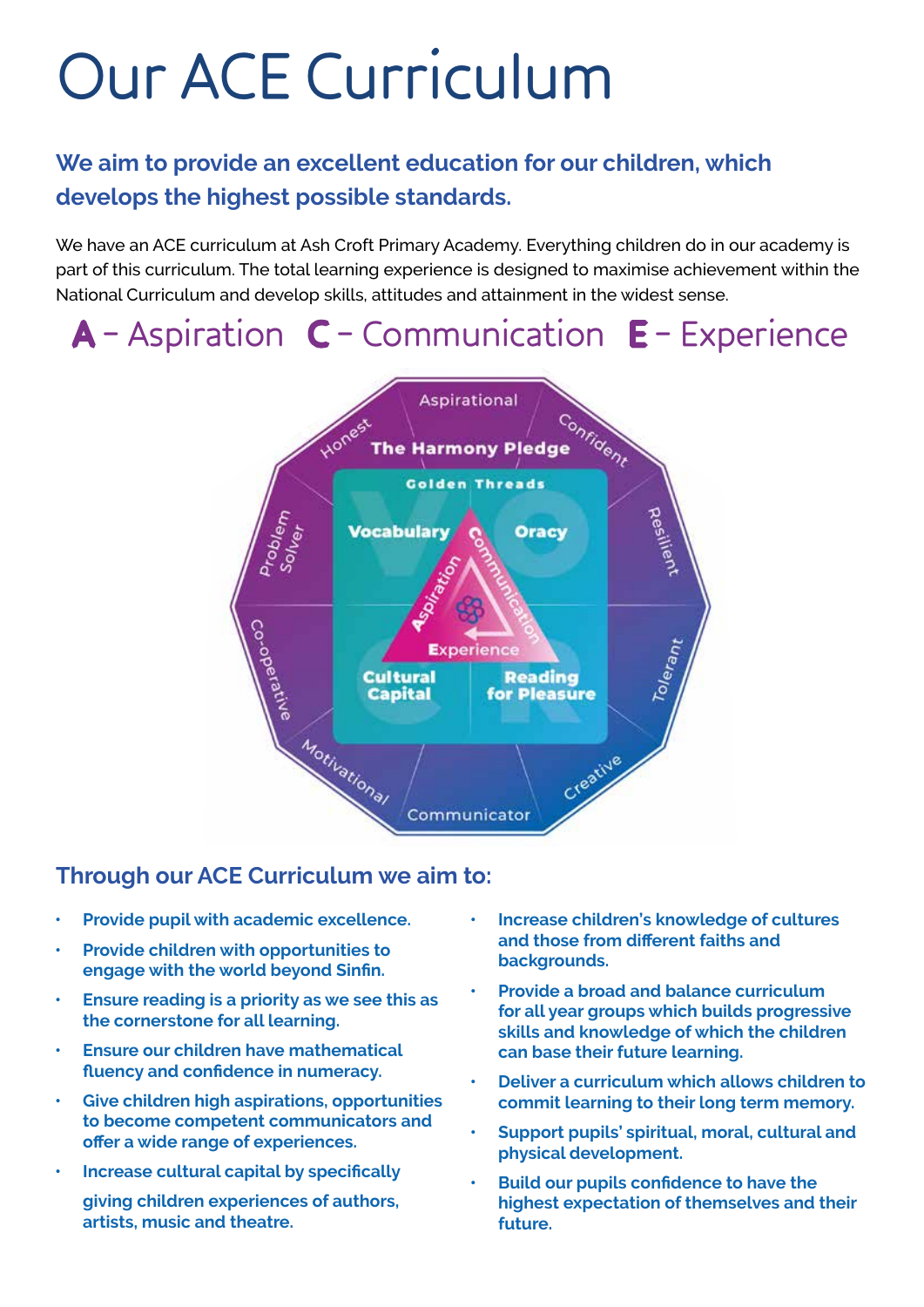### Excellence in the Early Years

**In the early years at Ash Croft Primary Academy we offer a curriculum rich in awe and wonder. We want children to be happy, confident, well rounded individuals with a love for learning.** 

We believe in providing all children with a safe and stimulating environment that provides exciting opportunities, promotes independence, challenge, exploration, and adventure! We care deeply about the children in our school and form warm and positive relationships with pupils and families. It is our intent that all children develop physically, verbally, cognitively and emotionally in an enabling environment which values all cultures, communities and people. We aim for our children to be confident and resilient, to believe in themselves and interact positively with others.

### Prime Areas of Learning

- **Physical Development (PD) •**
- **Gross and fine motor skills •**
- **Communication and Language (CL) •**
- Listening, attention and understanding
- **Personal, Social and Emotional Development (PSED) •**
- **Self-regulation, managing self and building relationships •**

These areas are key to any child learning and making progress. The prime areas are taught through learning and playing together during 'Discovery Time'. The children share and take turns, develop an understanding of feelings of others and know the difference between right and wrong. We believe that the correct mix of adult directed and uninterrupted child initiated play ensures the best outcomes for pupils. Adults provide high quality interactions, they are role models for learning!

### Specific Areas of Learning

- **Literacy • Comprehension, Word Reading and Writing**
- Maths<br> **Numbe Number and Numerical Patterns**
- **Understanding the World • Past and Present, The Natural World, People, Culture and Communities**
- **Expressive Art and Design •Creating with Materials and Being Imaginative and Expressive**

The specific areas reflect individual children's life experiences including their cultural and social background. Through active learning, we encourage children to concentrate and problem solve. Creating and thinking critically is developed through children's own ideas and exploration of the world around them. We recognise the crucial role that early year's education has to play in providing firm foundations upon which the rest of a child's education is successfully based. All children are capable of amazing things here at Ash Croft Primary Academy.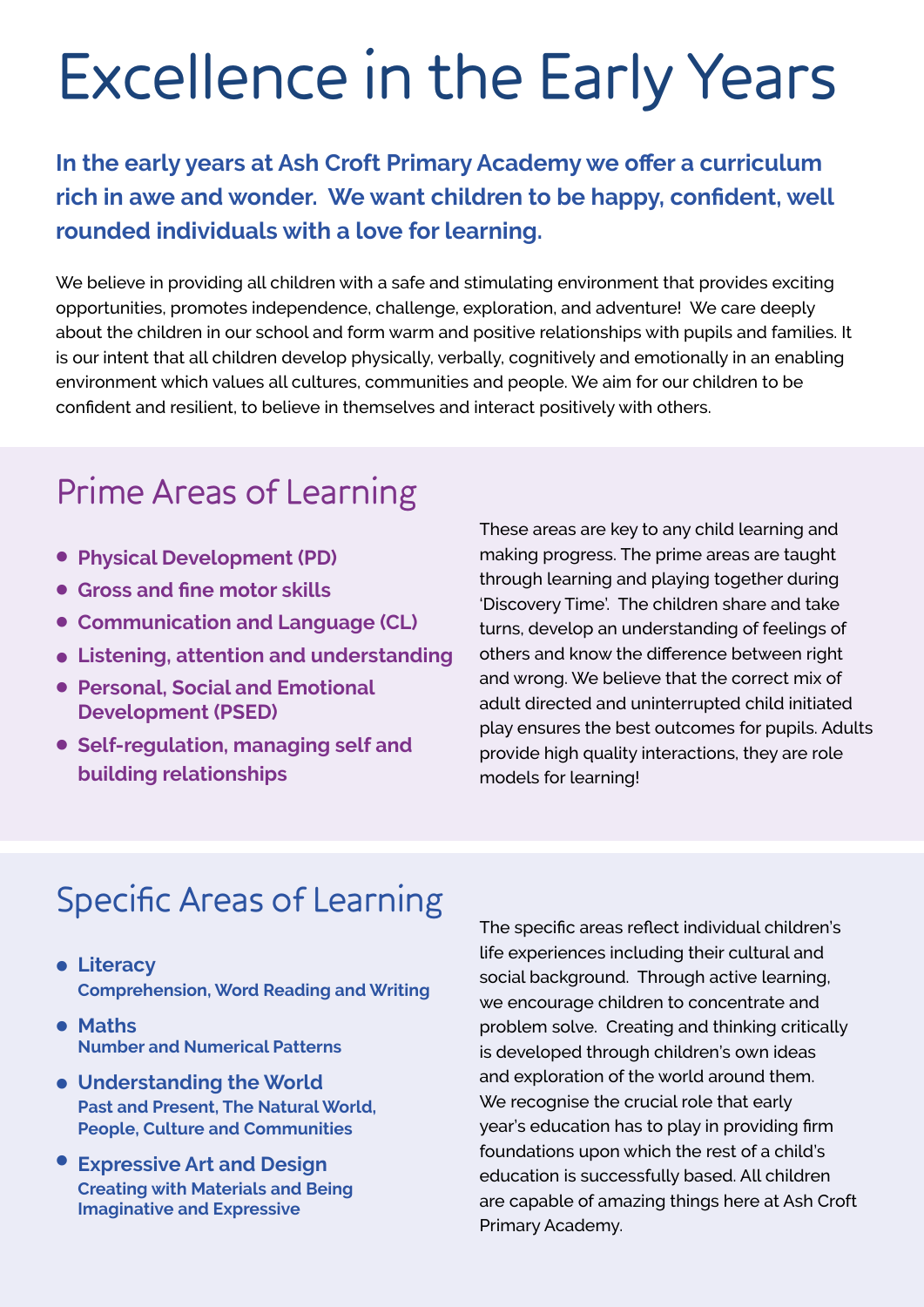### Great Place to Learn

**Our school ethos promotes a love of reading through the trust wide initiative.**







Reading for Pleasure is a whole school initiative and we foster and develop a passion for reading across the school.

- **• Daily Story Time**
- **• Termly reading events**
- **• Author visits**
- **• A gift of a book for every pupil, each year**
- **• Inviting book corners in every classroom**
- **• Access to a range of high quality books and texts**
- **• Reading Ambassadors in every class who make recommendations**
- **• Books to take home to develop reading and share stories with families**

#### **HTML Harnessing Technology Maximising Learning**

Being innovative with the use of technology supports learning and equips the children with the skills they need for their future. Through this initiative, all Key Stage 2 children receive their own iPad to maximise their learning in school and at home.

#### **"Everyone is kind, our school is safe and the teachers are great"**



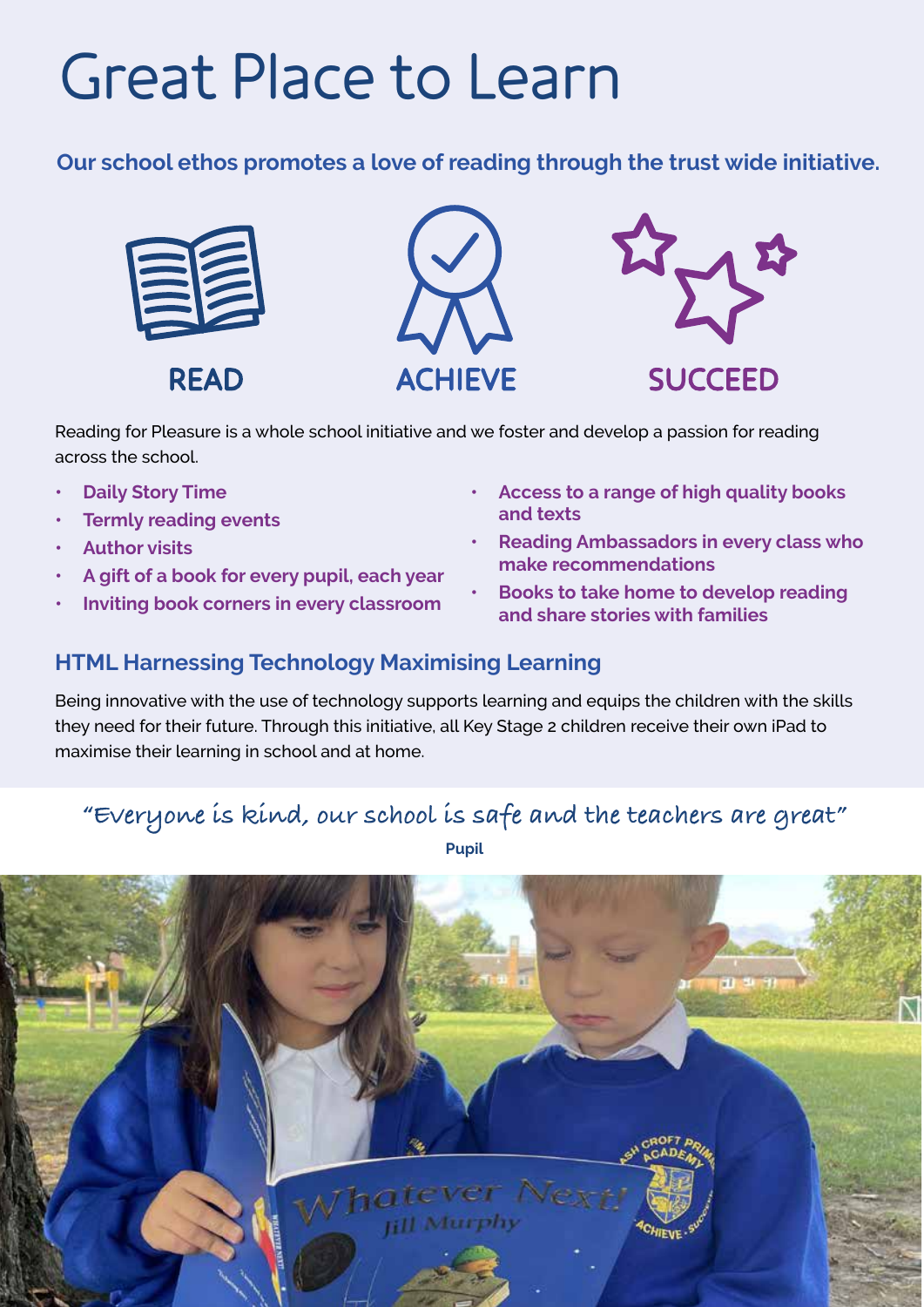# The Harmony Pledge

**We want our pupils to have drive and tenacity, to stick at a task and to understand how to work towards long term goals, and to be able to pick themselves up and bounce back from life's challenges. By the time our pupils reach the age of 11 they will have completed each of the following pledges to;** Show Your True Colours<br>We want our pupils to have drive and tenacity,<br>to stick at a task and to understand health and the star work towards !



- **take responsibility for their own safety, health and well-being. 1**
- **engage in fundraising and charitable events. 2**
- **take part in a presentation, sporting event or performance to an audience or in a public place. 3**
- **contribute to environmental sustainability. 4**
- **understand and learn from and about other cultures and faiths in our diverse community. 5**
- **help others through volunteering activities. 6**
- **be involved in a democratic process. 7**
- **experience educational visits/overnight residential trip. 8**
- **take an active role as a learner. 9**
- **10 understand the world of work and have high aspirations for their future.**

These pledges are designed to support pupils develop of the following character traits:

Resilient | Problem-Solver | Compassionate | Cooperative | Aspirational Confident | Effective Communicator | Motivated | Tolerant | Honest

> **"All the staff want the best for the children the children are well mannered and hard working"**

> > **Teacher**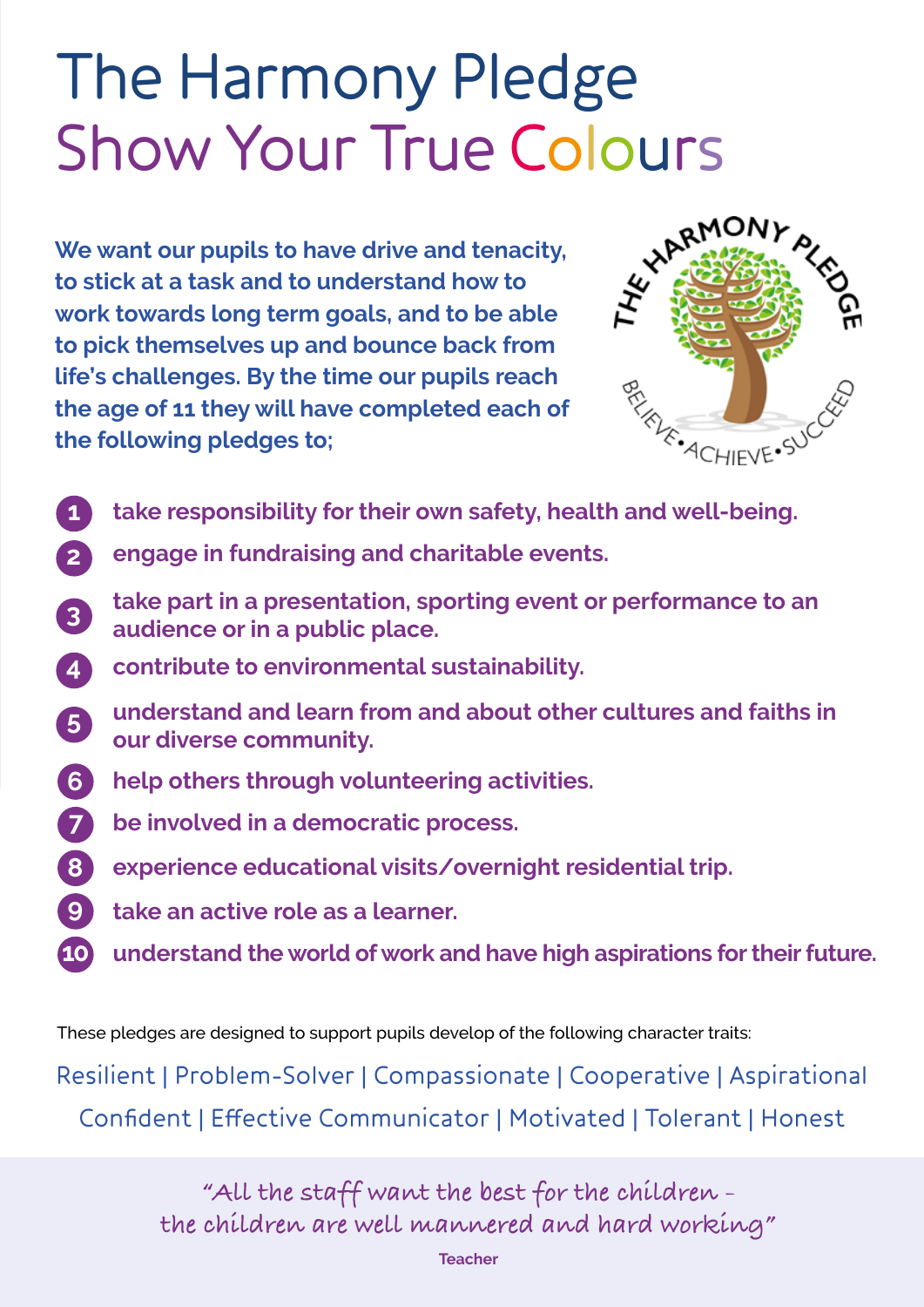### Our School Day

**During a day at Ash Croft, the children will experience an array of activities, typically start with Phonics/English, Reading and Maths in the morning, with Topicical lesson and story in the afternoon.**

#### **Nursery & Reception (EYFS)**

#### **Years 1 - 6**

| 8.45am  | <b>School starts</b>                   |
|---------|----------------------------------------|
| 11.30am | Lunchtime                              |
| 11.45am | <b>Morning nursery children finish</b> |
| 12.15pm | Afternoon nursery children start       |
| 12.30pm | <b>End of lunchtime</b>                |
| 3.15pm  | <b>Home time</b>                       |

**8.45am School starts 11.45- 1.00pm Staggered lunchtimes 3.20pm Home time**

Unaccompanied children must not be on school premises before 8.45am.



**"The outdoor environment has lots of trees and plants... we care about the children's mental health"**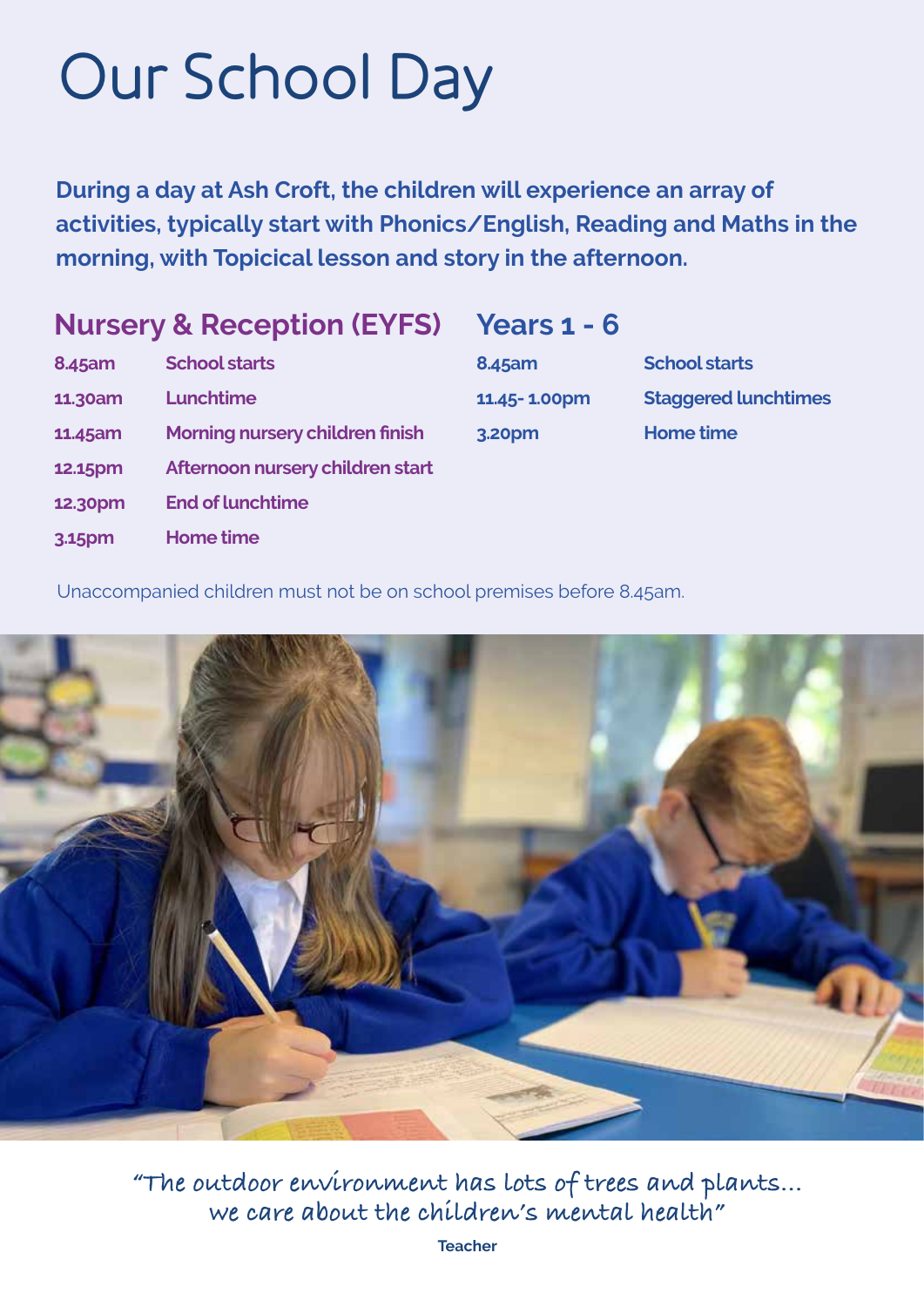## Other Information

#### **Lunchtimes**

We are proud of the varied menu on offer at Ash Croft, all of which are freshly cooked on site. Each day there are 2 hot meal options, at least one of which is vegetarian, as well as jacket potatoes with a range of fillings and a choice of sandwiches. All infant age children are receive a free school meal at lunchtime. Children in Key Stage 2 may choose to bring a packed lunch from home. We are a cashless school and use ParentPay for all payments.

#### **Illness and Emergencies**

If your child is unwell and not able to come to school we ask you to contact school by 9am on the first day of their absence so inform us of the reason for the absence. If a child has sickness or diarrhoea they need to be kept at home for 48 hours after the last episode of illness.

When your child joins the school you will be asked to provide a minimum of 2 emergency contacts so that we are able to contact you should your child become unwell during the school day.

#### **Medicine**

If it is essential that a child has a prescribed medication during the school day staff are trained to support with this. All medication must be brought in in it's original packaging with the pharmacy dispensing label on showing the child's name and the dose prescribed. This must be handed in at the school office and a consent form signed by the parent before it can be administered in school.

#### **Uniform and Jewellery**

All our children wear a school jumper or cardigan with the school logo on as part of their school uniform. We also have PE uniform which children wear to school on the days they have PE. The only jewellery allowed in school are small stud earrings and these must be removed on PE days. Long hair should be tied back (with a hair band of school colours, and there should be no make up or nail polish)